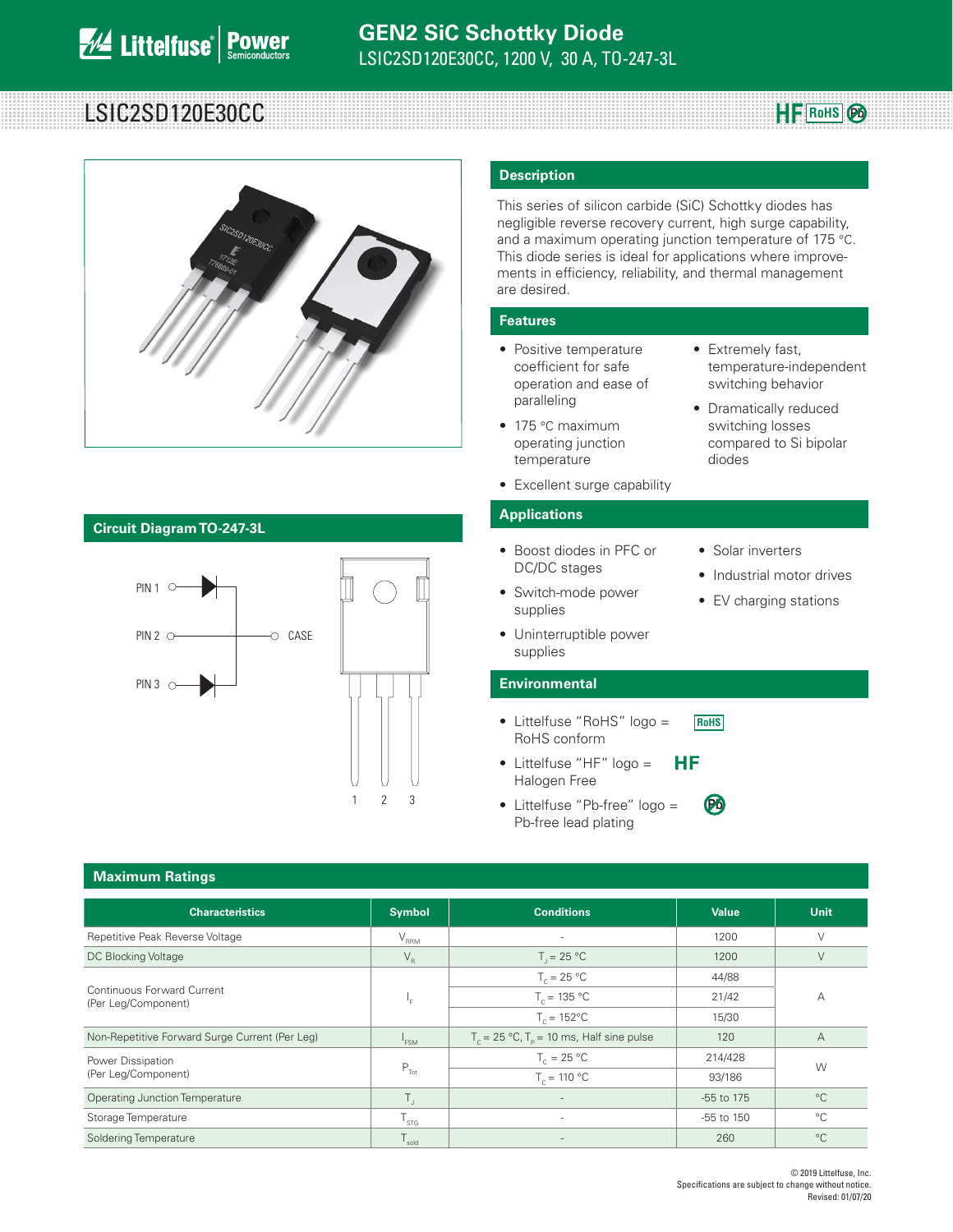#### **Electrical Characteristics (Per Leg)**

| <b>Characteristics</b>         |               | <b>Conditions</b>                                        | <b>Value</b>             |      |                          |             |
|--------------------------------|---------------|----------------------------------------------------------|--------------------------|------|--------------------------|-------------|
|                                | <b>Symbol</b> |                                                          | Min.                     | Typ. | Max.                     | <b>Unit</b> |
| Forward Voltage                | $V_F$         | $I_{F} = 15 A, T_{i} = 25 °C$                            | $\sim$                   | 1.5  | 1.8                      | $\vee$      |
|                                |               | $I_{\rm F} = 15 \text{ A}$ , T <sub>1</sub> = 175 °C     |                          | 2.2  |                          |             |
| <b>Reverse Current</b>         |               | $V_B = 1200 V, T_J = 25 °C$                              | ٠                        | <1   | 100                      | μA          |
|                                | ١R            | $V_{\rm B} = 1200 \, \text{V}$ , T <sub>1</sub> = 175 °C | ٠                        | 10   |                          |             |
| C<br><b>Total Capacitance</b>  |               | $V_{\rm B} = 1$ V, f = 1 MHz                             | $\overline{\phantom{a}}$ | 920  |                          | pF          |
|                                |               | $V_R$ = 400 V, f = 1 MHz                                 | $\overline{\phantom{a}}$ | 88   |                          |             |
|                                |               | $V_e = 800$ V, f = 1 MHz                                 | $\overline{\phantom{a}}$ | 64   | $\overline{\phantom{a}}$ |             |
| <b>Total Capacitive Charge</b> | $Q_{c}$       | $V_R$<br>$V_R$ = 800 V, Q <sub>c</sub> =∫ C(V)dV<br>U    | $\overline{\phantom{a}}$ | 92   | $\overline{\phantom{a}}$ | nC          |

and the contract of the contract of the contract of the contract of the contract of the contract of the contract of

**Footnote:**  $T_{\text{J}} = +25 \text{ °C}$  unless otherwise specified

| Thermal Characteristics                |                                    |   |                          |           |      |      |
|----------------------------------------|------------------------------------|---|--------------------------|-----------|------|------|
| <b>Characteristics</b>                 | <b>Symbol</b><br><b>Conditions</b> |   | <b>Value</b>             |           |      | Unit |
|                                        |                                    |   | Min.                     | Typ.      | Max. |      |
| Thermal Resistance (Per Leg/Component) | $R_{\rm euc}$                      | - | $\overline{\phantom{a}}$ | 0.70/0.35 |      | °C/W |



#### **Figure 1: Typical Foward Characteristics (Per Leg) Figure 2: Typical Reverse Characteristics (Per Leg)**

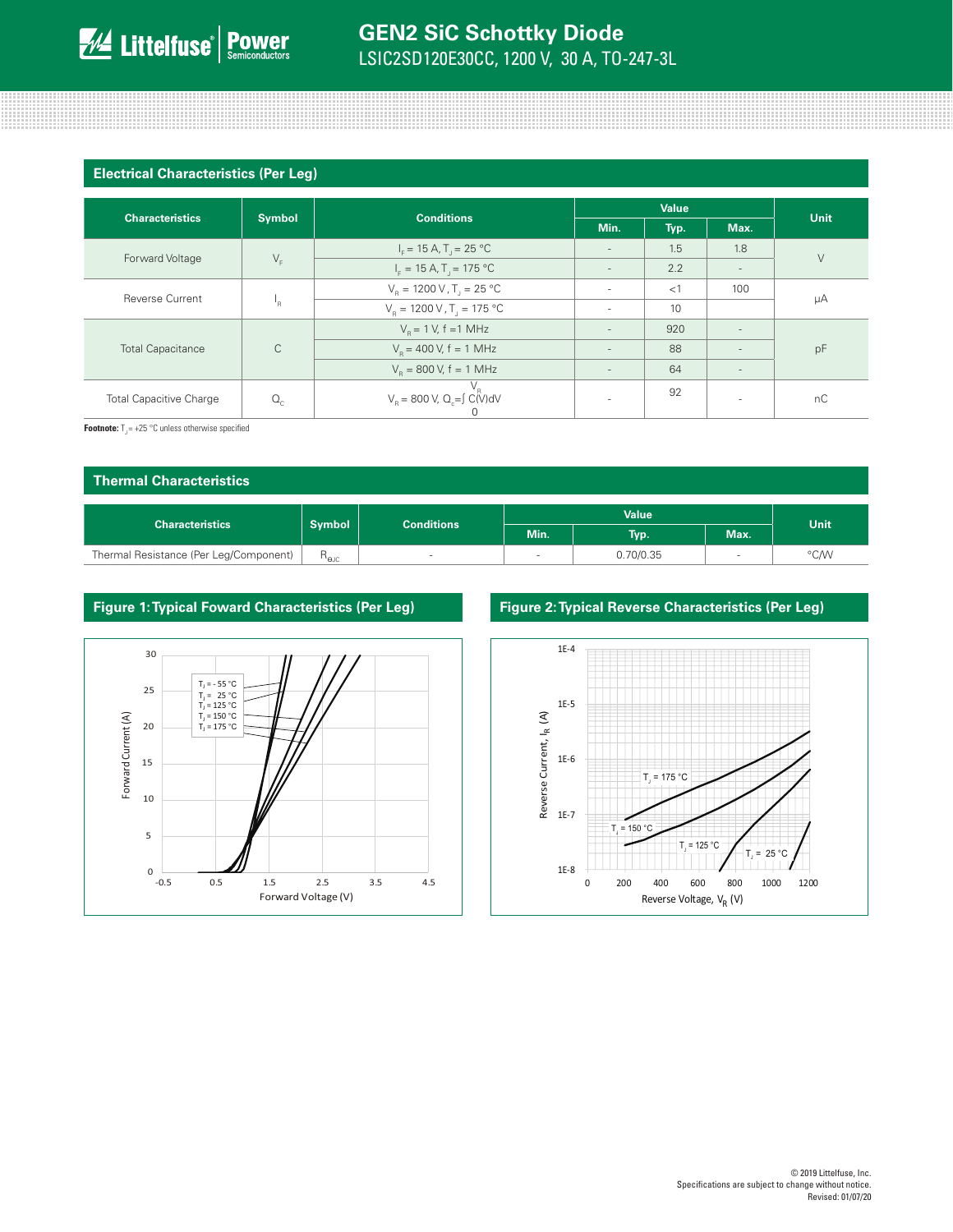





#### **Figure 3: Power Derating (Per Leg) Figure 4: Current Derating (Per Leg)**



#### **Figure 5: Capacitance vs. Reverse Voltage (Per Leg) Figure 6: Capacitive Charge vs. Reverse Voltage (Per Leg)**



#### **Figure 7: Stored Energy vs. Reverse Voltage (Per Leg) Figure 8: Transient Thermal Impedance (Per Component)**



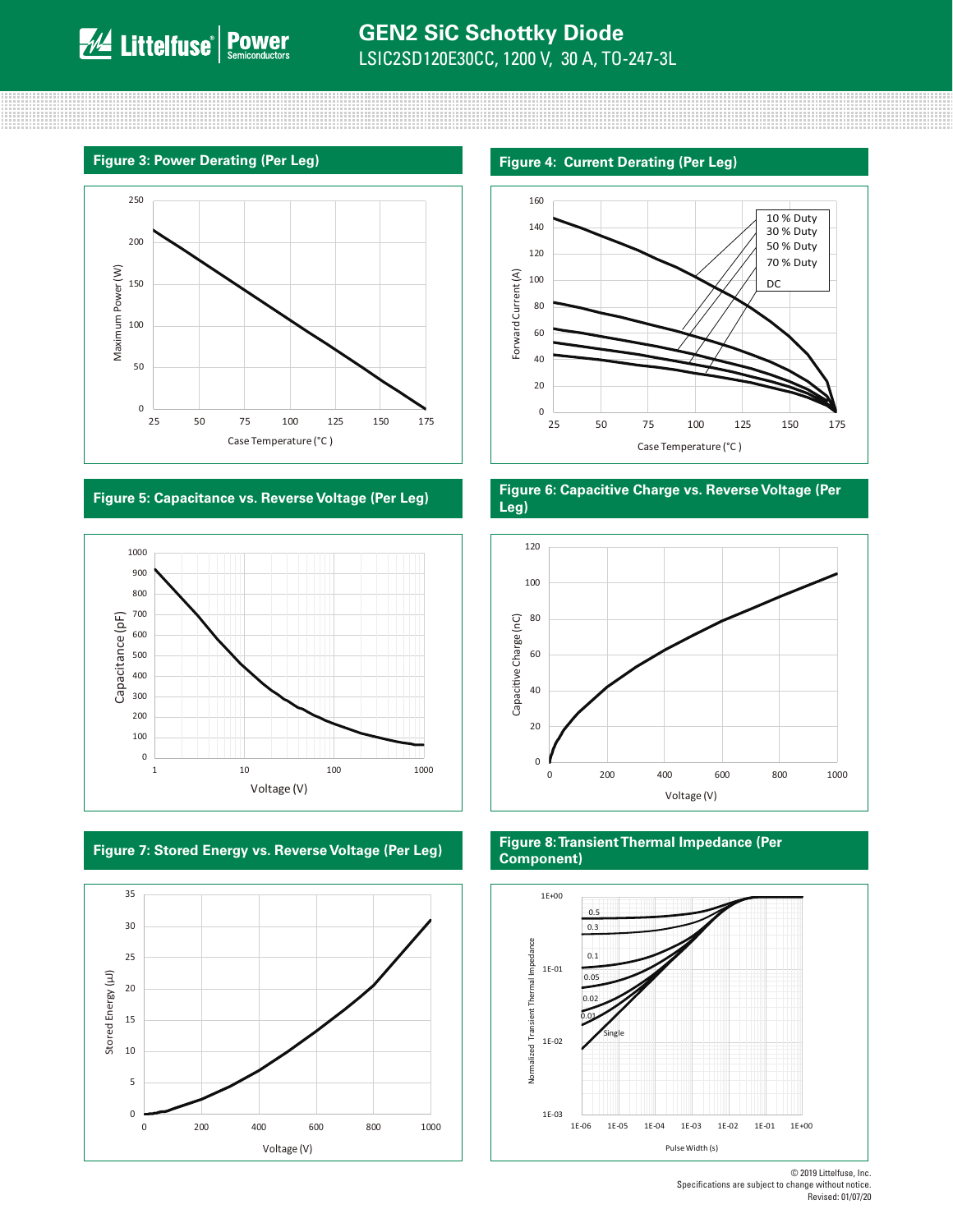## **GEN2 SiC Schottky Diode** LSIC2SD120E30CC, 1200 V, 30 A, TO-247-3L

the contract of the contract of the contract of the contract of the contract of the contract of the contract of 

### **Package Dimensions TO-247-3L**

**A**

**c**





**Recommended Hole Pattern Layout**



**Notes:**<br>1. Dimensions are in millimeters<br>2. Dimension D, E do not include mold flash. Mold flash shall not exceed 0.127 mm per side. These measured<br>at the outermost extreme of plastic body.<br>3.øP to have a maximum draft angle of 1.5° to the top<br>of the part with a maximum hole diameter of 0.154"

|                | <b>Millimeters</b> |            |                          |  |  |
|----------------|--------------------|------------|--------------------------|--|--|
| <b>Symbol</b>  | <b>Min</b>         | <b>Nom</b> | <b>Max</b>               |  |  |
| А              | 4.80               | 5.03       | 5.20                     |  |  |
| A1             | 2.25               | 2.38       | 2.54                     |  |  |
| A <sub>2</sub> | 1.85               | 1.98       | 2.11                     |  |  |
| b              | 0.99               |            | 1.40                     |  |  |
| b <sub>2</sub> | 1.65               |            | 2.39                     |  |  |
| b4             | 2.59               |            | 3.43                     |  |  |
| c              | 0.38               | 0.64       | 0.89                     |  |  |
| D              | 20.80              | 20.96      | 21.34                    |  |  |
| D <sub>1</sub> | 13.50              | ÷,         | $\overline{\phantom{a}}$ |  |  |
| D <sub>2</sub> | 0.51               | 1.19       | 1.35                     |  |  |
| е              |                    | 5.44 BSC   |                          |  |  |
| E              | 15.75              | 15.90      | 16.13                    |  |  |
| E <sub>1</sub> | 13.06              | 14.02      | 14.15                    |  |  |
| E <sub>2</sub> | 4.19               | 4.32       | 4.83                     |  |  |
| г              | 19.81              | 20.19      | 20.57                    |  |  |
| L1             | 3.81               | 4.19       | 4.45                     |  |  |
| øP             | 3.55               | 3.61       | 3.66                     |  |  |
| øP1            | 7.06               | 7.19       | 7.32                     |  |  |
| Q              | 5.49               | 5.61       | 6.20                     |  |  |
| S              | 6.05               | 6.17       | 6.30                     |  |  |

#### **Part Numbering and Marking System**

SIC 2 SD

120

YY WW X

CC

30



- $=$  SiC  $=$  Gen2
- = Schottky Diode
- = Voltage Rating (1200 V)
- $E = TO-247-3L$ 
	-
	- = Common Cathode
	- = Year
	- = Week
	-
- ZZZZZZ-ZZ
- 
- 
- 
- = Current Rating (30 A)
- 
- 
- 
- = Trace Code (Any Letter)
- = Lot Number

| <b>Packing Options</b> |                |                      |       |  |  |  |
|------------------------|----------------|----------------------|-------|--|--|--|
| <b>Part Number</b>     | <b>Marking</b> | <b>Packing Mode</b>  | M.O.Q |  |  |  |
| LSIC2SD120E30CC        | SIC2SD120E30CC | (30 <sub>DCS</sub> ) | 450   |  |  |  |